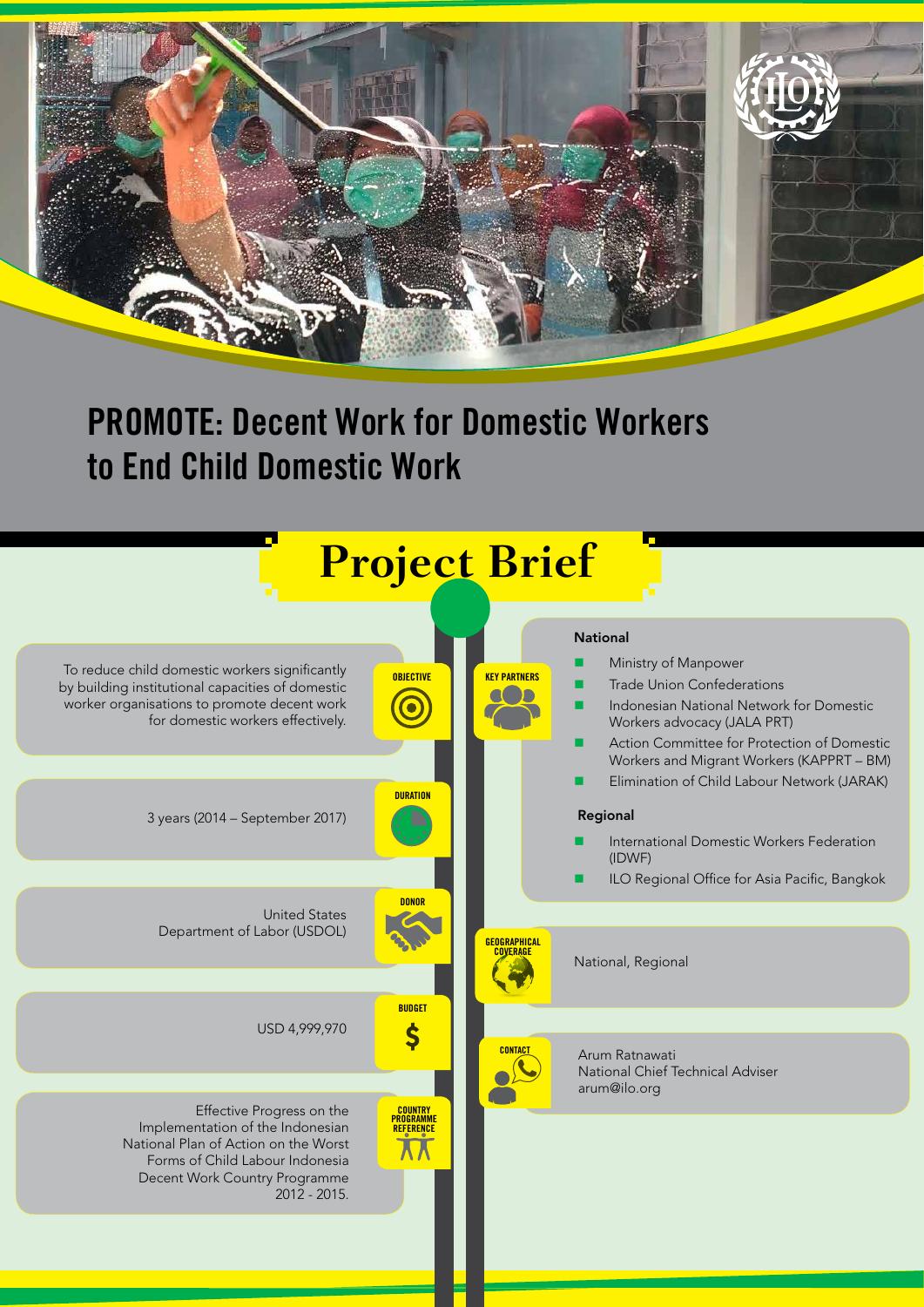### **Background**

In June 2011, the ILO adopted the ILO Convention No. 189 on Decent Work for Domestic Workers (DWDWs) that, in ratifying Member states, will extend key labour protection to millions of workers, mostly women and children, whose basic rights are not assured. This Convention constitutes the first global standard for the 52.6 million $1$  domestic workers (DWs) worldwide. Through its adoption, the International Labor Conference gave a clear message: DWs, like other workers, have the right to decent working and living conditions. The Convention makes clear that children above the minimum age for employment must be given special protection when employed in domestic



work. "PROMOTE" Project promotes the realization of DWDWs as a means to reduce child domestic labour.

Emerging as a middle-income country, with high growth and a growing middle class, the demand for DWs in Indonesia is increasing. The ILO estimates a minimum of 2.6 million DWs (90 per cent female) in Indonesia, many of these being children below 18 years. DWs in Indonesia lack basic labour rights protection under the Manpower Act of 2003 as their - largely informal - work is not covered under the law. They are, therefore, vulnerable to a wide range of abuses and exploitation, such as excessive working hours, unpaid wages, physical and/or sexual abuse, forced labor and trafficking.

*"I believe that this Convention can provide guidance to the sending and host governments to protect migrant domestic workers. [...] Those domestic workers who work within their own countries must also be given the same protection. Thus, this Convention will help us formulate effective national legislation and regulations for this purpose."*

> *President of the Republic of Indonesia, at the 100th Session of the International Labor Conference, 14 June 2011*

DWs are commonly not considered employees, but rather "helpers," and consequently employers do not recognize obligations that typically arise from an employment relationship. Housework, especially by live-in DWs, is commonly perceived as a 24-hour-a-day activity, hindering the regulation of working hours and allowing rest days.

In addressing the issue, domestic workers Organisations (DWOs) have been advocating for legal reform and better protections. They have begun to forge alliances around a common platform. Nonetheless, the capacity of DWOs to raise public awareness of the rights of DWs, to empower DWs to improve their working conditions, report abuse and refer child domestic workers (CDWs) to appropriate services, and to advocate effectively for legal protection needs to be enhanced.

Human resource constraints abound, coupled with limited knowledge of mechanisms to address DWDWs and CDWs, and few intervention models that can bring action to scale. Despite these gaps and challenges, there is also significant ILO supported experience to build on, and opportunities, not least the commitment of the Government of Indonesia to improve the working and living condition of domestic workers and growing public awareness on the issue.

PROMOTE Project aims at reducing CDWs significantly by building institutional capacities of DWOs to promote DWDWs effectively. The Project works to increase the knowledge, skills and expertise on reducing CDW and promote DWDWs of the DWOs, with a main focus on Indonesia, the world's fourth most populous country and home to millions of child and adult domestic workers.

Effectiveness in Indonesia will undoubtedly reach large numbers and have a ripple effect on policy development in the region, especially in ASEAN.

ILO, Global and regional estimates on domestic workers, Domestic Work Policy Brief No. 4 (Geneva).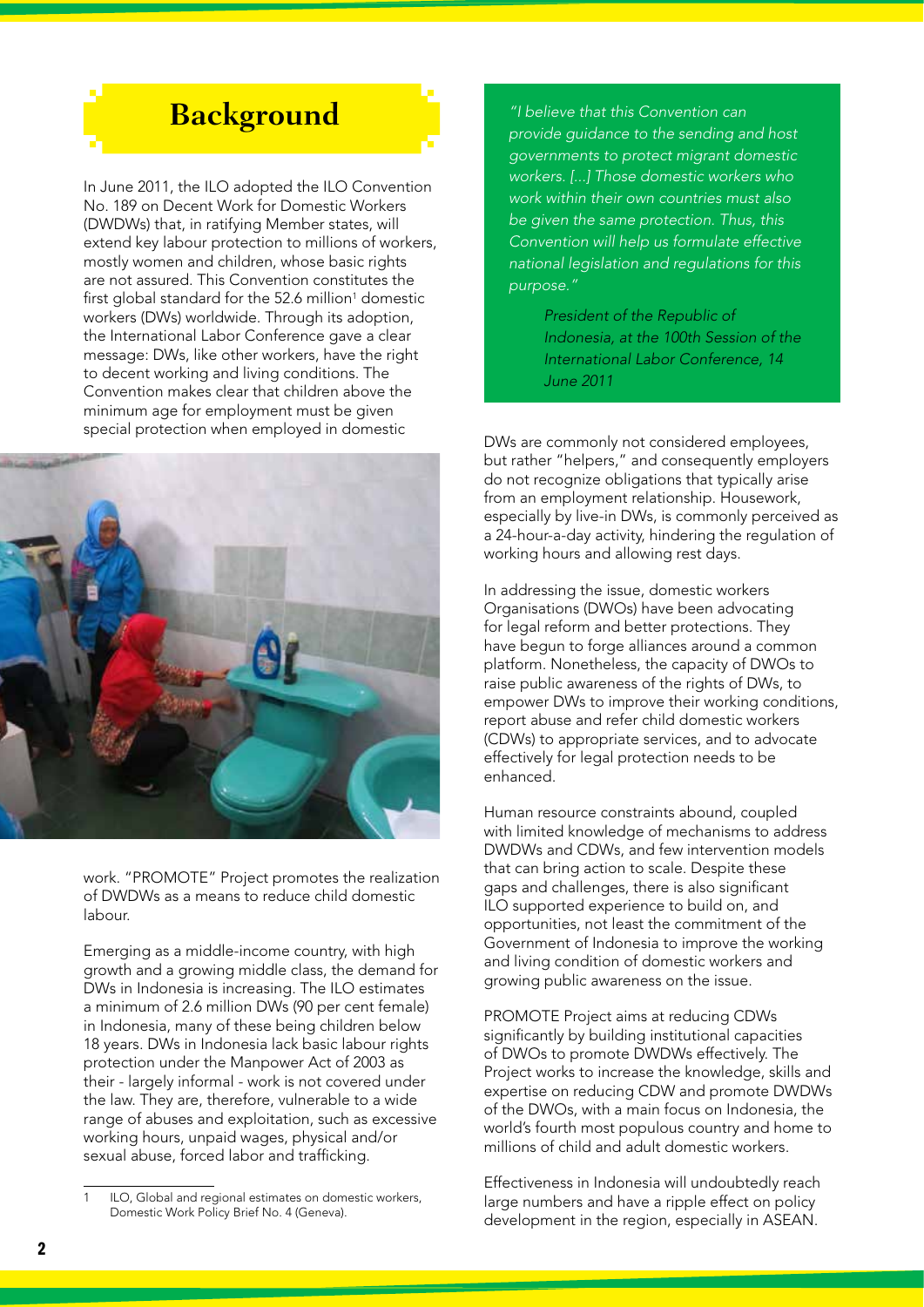## **Project Strategy**

National and Provincial Strategy: PROMOTE

works in partnership with three strategic coalitions/ networks, namely: JALA PRT, KAPPRT-BM and JARAK, which will genuinely influence public discourse and action on the reduction of CDWs and the promotion of DWDWs. The three DWO coalitions bring more than 150 member organizations active at national, provincial and local levels throughout Indonesia. The project will build the capacity of the partnering DWOs to address CDWs and promote DWDWs in line with ILO Conventions Nos. 189 on DWDWs, 138 on Working Minimum Age, and 182 on the Elimination of the Worst Forms of Child Labour.

Regional strategy: In partnership with regional organizations, PROMOTE will promote capacity building and knowledge sharing, and mobilize trade unions to advance protection and recognition of DWDWs and CDWs prevention. Linkages will result in enhanced regional capacity through the development of a training manual, establishment of training capacity and development of a promising practices report; and enhanced regional alliances through regional workshops and knowledge sharing between actors concerned with reducing CDWs and promoting DWDWs.

### **National Project Components**

#### • Awareness Raising on DWDWs and Elimination of CDWs

PROMOTE Project will capacitate its partners to raise awareness on DWDWs and on elimination of child domestic labour to the public at large, including DWs and their employers. PROMOTE will also foster innovative partnerships with a variety of actors and institutions such as trade unions (including teachers union), recruitment agencies, journalists, mass media and telecommunication firms, youth, community groups and so forth. Each of which will offer a unique entry point for reducing CDWs and promoting DWDWs in Indonesia.

#### • Capacity Building of DWOs

To enhance the capacity of the partnering DWOs to take action in a range of areas aimed to reduce CDWs by promoting DWDWs, PROMOTE will design and implement Action Plan (AP) with the partnering DWOs. Core



elements of the AP and capacity building strategies that ensure the DWOs are well equipped to, among others, empower DWs, report cases of exploitations, refer cases of DWs, including CDWs, to the appropriate authorities and social service providers and advocate for increased legal protection for DWs and effective enforcement of relevant laws.

Use of Information and Communication Technology (ICT)

> PROMOTE will develop a model and initial pilot of an ICT system that allows DWs to link with educational, social and legal services they might need, and to document and report instances of exploitation. The systems can also be used for information collection, rapid assessments and attitudinal polls.

- Supporting Research and Evaluation on DWDWs and Reduction of CDWs PROMOTE will support a number of research in the following areas:
	- a) Knowledge generation as part of the substantive strategy;
	- b) Documentation and outcome based research;
	- (c) Documentation of promising practices; and
	- (d) Outcome based research addressing national and provincial level policy changes.
- Promoting Transparency and Accountability Transparency and accountability are underlying principles of PROMOTE's strategy and will be promoted by all its components to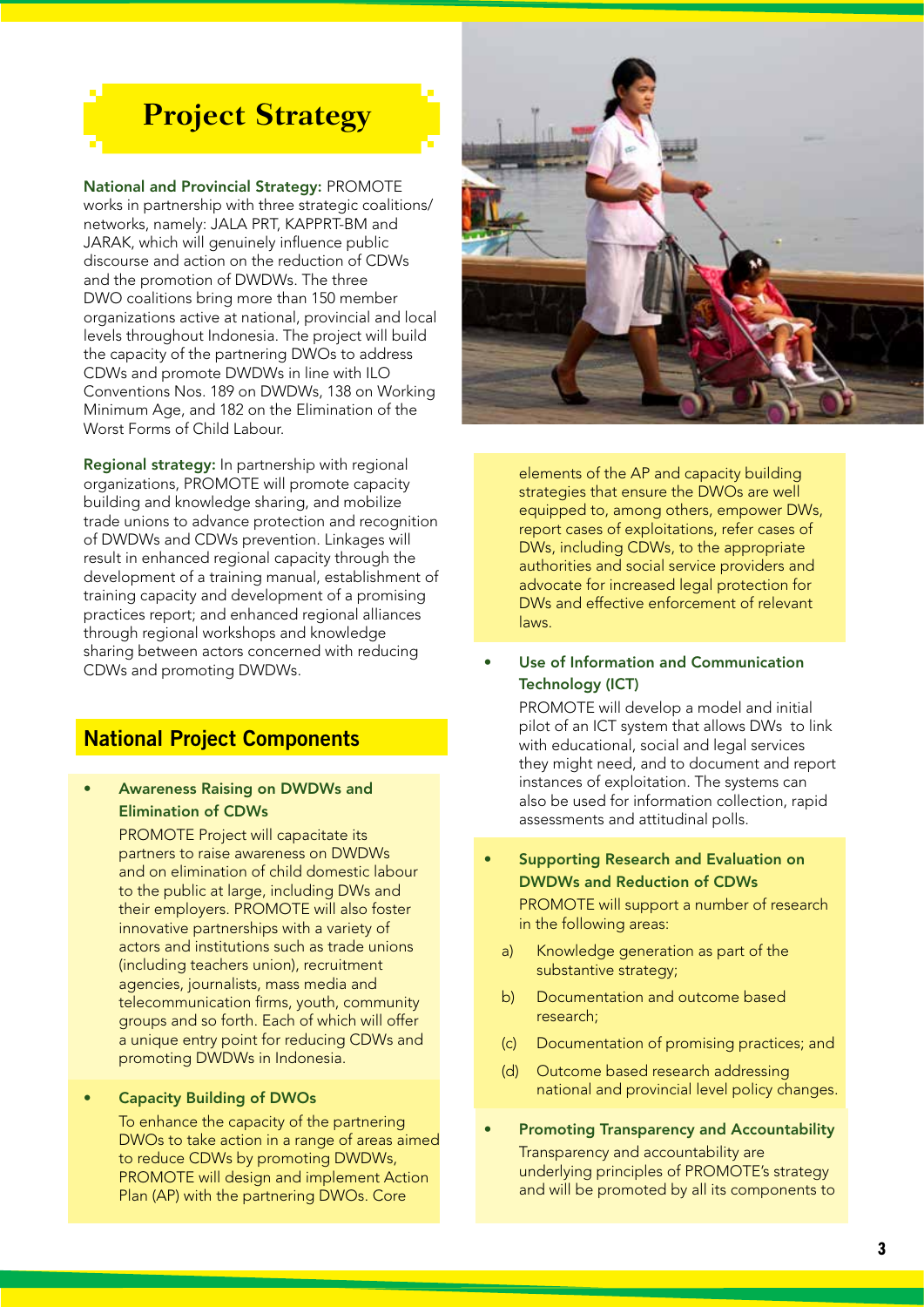

ensure sharing of knowledge and information and to contribute to long-term sustainability of project efforts.

### **Regional Project Components**

• Enhancing Regional Capacity: Training Manual and Promising Practices Report South-south knowledge sharing and cross fertilization between DWOs in various

countries in the region to increase their capacity to address CDWs and promote DWDWs is a core project strategy and IDWF will be a key partner in this respect.

• Enhancing Regional Alliances: Workshops and Knowledge Sharing

> Two major regional workshops will be held during the project. The ILO's Bureau for Workers Activities will take a leading role in these workshops, which will provide a forum for trade unions, DWOs, and other key stakeholders to discuss and share innovative approaches to address the needs of CDWs through promoting DWDWs, and discuss strategies for supporting the implementation of ILO Convention No.189.

# **Achievements to Date**

- Signing of the Memorandum of Understanding for the implementation of PROMOTE Project by ILO and the Ministry of Manpower in June 2014. The Project regularly shares information on its progress and challenges for feedback to Project Advisory Committee chaired by Ministry of Manpower.
- Gained supports from local level stakeholders, particularly in targeted provinces, through socialisation of the Project to local stakeholders and regular stakeholder meetings in the target provinces (DKI Jakarta, East Java, Lampung, and South Sulawesi).
- Raised the awareness on decent work for domestic workers and the elimination of child domestic labour through various media and social media channels. The campaign was actively conducted through social media in which the Project's Facebook account has been liked by more than 7,500 Facebookers; while the twitter has reached 9,282 followers.
- Mobilization of youth to promote DWDWs and elimination of CDWs using video diaries and photo stories, in collaboration with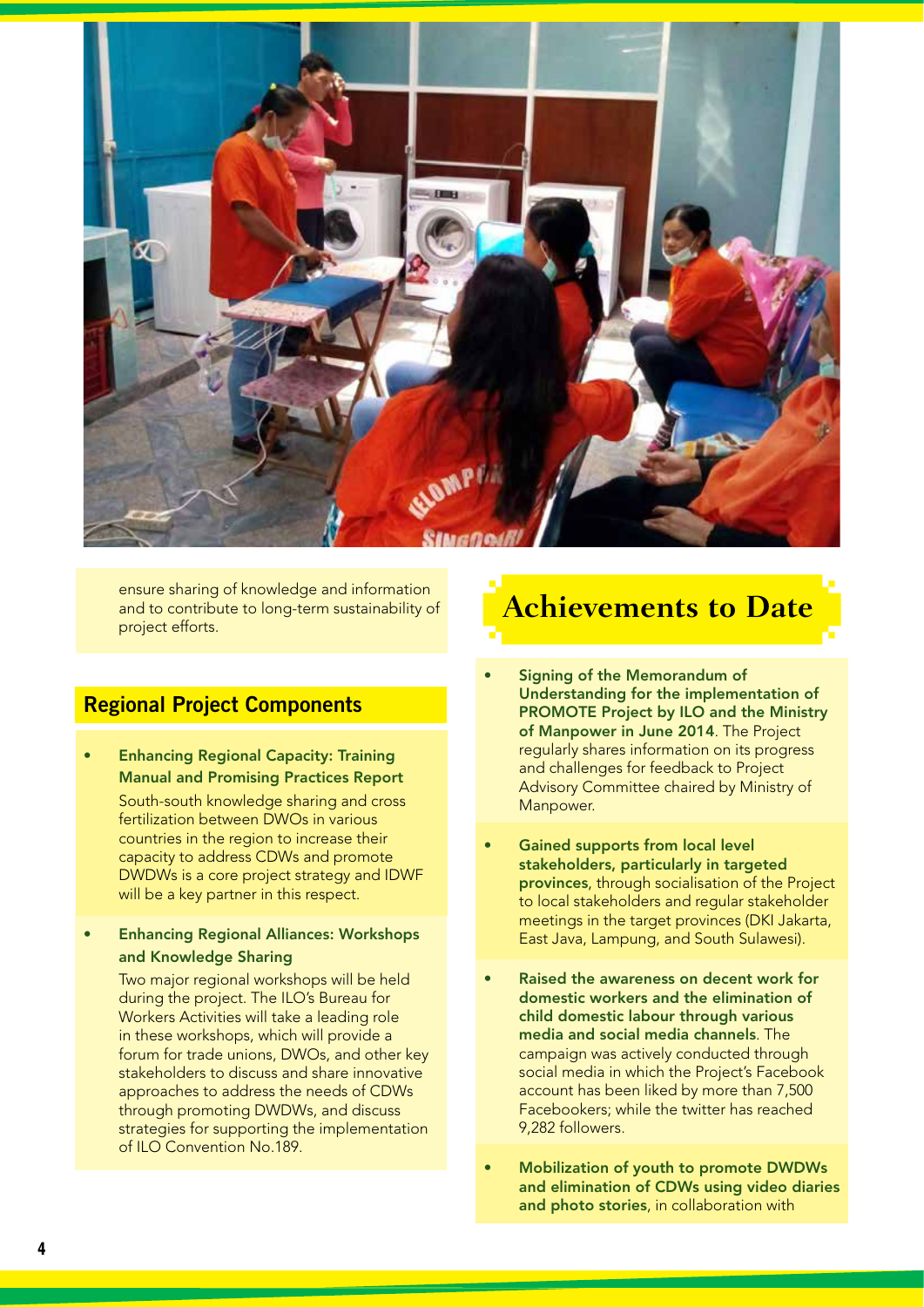Yayasan Kampung Halaman. The Video and Photo Stories have been screened in various events reaching more that 1,500 youth from primary, middle and high school.

- Formulation of a Code of Conduct for the Indonesian Association of the Domestic Workers Placement (APPSI) with support from the ILO. The Conduct provides guidelines for the APPSI members in the application of minimum age (18 years old) in recruiting and placement of DWs and in protecting them through monitoring after placement activities. APPSI conducts a number of monitoring on the implementation of the Code of Conduct by its members.
- Engagement of teachers in tackling child domestic labour and the development of a Guideline for Teachers on Prevention and Elimination of Child Domestic Labour. In collaboration with the Indonesian Teachers Association (PGRI), school teachers were trained on how to prevent child domestic labour and they had further trained teachers in three districts known as sending areas of domestic workers: Lampung Timur in Lampung, Sinjai in South Sulawesi and Bangkalan in East Java. As a follow-up, teachers conducted sessions with parents and students to raise awareness on child domestic labour and preventive measures.
- Engagement of religious leaders in promoting decent work for domestic workers and in eliminating child domestic labour. In collaboration with JARAK, a national network of NGOs deals with child labour issue, workshops with religious leaders were conducted and attended by a total of

152 religious leaders who were committed to integrate this issue in their regular religious programmes.

- In collaboration with JARAK as the organization partner of ILO-PROMOTE, the Project has developed a communitybased monitoring system based on the Ministerial Regulation No. 2/2015. Under this regulation all domestic workers must be registered by community leaders (RT/ RW). Community-based Monitoring System on Domesic Workers and Child Domestic Workers has been piloted in 13 communities in four targeted provinces. The results of the piloting system have received good responses from relevant stakeholders.
- In collaboration with the Alliance of Independent Journalist (AJI) Jakarta, the Project organised a Media Award for Best Reportages on the Protection of Domestic Workers and Elimination of Child Domestic Labor for Journalists. Winners from the four reporting categories (Investigative reporting, in-depth reporting, feature articles and photo story) were announced in December 2016. The media award was aimed to honor the efforts of journalists and media organizations in producing outstanding journalism on domestic workers and child domestic workers.
- In collaboration with JARAK and its member in Malang (LPKP), a skill training for domestic workers was piloted in Malang, East Java. The skill training was developed by referring to National Work Competence Standard 2015. The training consists of 200 learning hours covering